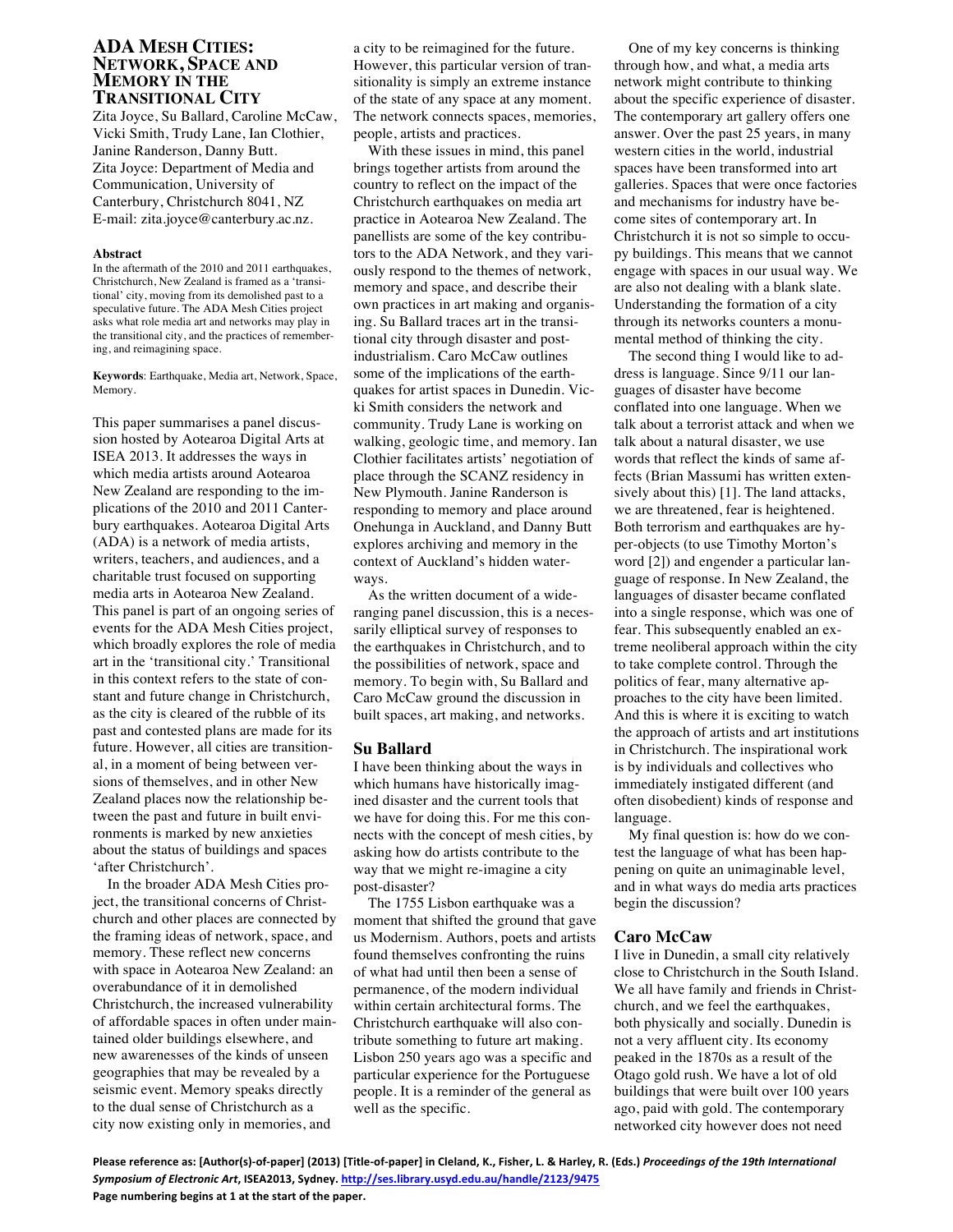this kind of architecture. These old buildings need to be either strengthened or demolished in the next 10 years. So we are facing a kind of rewriting of the city, a lot like Christchurch, where there is demolition, though in Dunedin there is no 'rebuild'.

A central thread through this discussion is the co-opted use of spaces, and the importance of remembering and reimagining the city. Underlying this is a set of values. In Dunedin our challenge also includes "How do we create value for cities, their spaces and stories, that no longer have economic value?" Part of the answer is in sharing histories through storytelling, and a need to create material and social experiences to share these stories, as a different form of architecture. New media has a role to play. However we need to think and experience histories beyond new media, not just archive histories as information for new media formats, for personal search and retrieval. Physical and social experiences of the city have a different value from the archive.

For the Aotearoa Digital Arts symposium in September 2013 we start with local architectural implications of the city, brought about by the change in building codes as a result of the Christchurch earthquakes. We consider and experience arts practices that engage with city spaces in New Zealand, and the city as a site that has geological as well as social histories, presences and futures.

## **Vicki Smith**

I am from Harihari, located on the West Coast of the South Island. We have the alpine fault running through the valley and grew up feeling earthquakes. Some of the Christchurch quakes are also felt there.

As a visual artist my interest is in how the digital intersects with the physical, and real-time online story making. I also work with schools to develop 'community of practice' processes for distributed learning, which requires networks to provide both access and resources, especially to remote communities. I volunteer for the West Coast Kete project, a community story-gathering site. I am also a trustee for Sailing for Sustainability and a trustee for the ADA network.

I am positioning myself here because I am project manager for ADA Mesh Cities, a series of artist workshops, tours and symposia incorporating the ADA Community and drawing in a wider network.

The network is of particular interest to me, and I am influenced by Erenora Puketapu-Hetet, an eminent weaver whose practice bridges science, art and culture, who describes the strength of weaving as always being in the connections.

The Mesh Cities project references Robert Oullette's concept of the MESH [3], but also the cyclone fence: a mesh fence that is ubiquitous in our country and in Christchurch, where from February 2011 to June 2013 it encircled the 'red zone', and the space around damaged or demolished buildings. So it's a barrier, but permeable in its nature, with spaces that can be creatively co-opted. In one section of mesh fence in central Christchurch was woven the word 'Hapori'. This speaks of community and wellbeing, and illustrates the essential outcomes of Mesh Cities as I see them. That is creating something for the whole community, an opportunity to engage and participate in the practice of art in public as social process, rather than art as provided only for public consumption.

In thinking of communities such as ADA I suggest strong networks are those in which people are drawn together by a high degree of commonality, and successful networks are those that are flexible and encourage diversity in order to continue growth.

## **Trudy Lane**

I live in Auckland in New Zealand. I grew up an hour south of Auckland, and have been involved with the ADA network for a number of years and work on the SCANZ (Solar Circuit Aotearoa New Zealand) residency.

I visited Christchurch recently for the first time since just after the first earthquake. Seeing the city this time was very shocking – there are just a few buildings among the empty spaces. It was surprising to realise that over two years later they're not actually re-building - they're still demolishing; that they are still trying to figure out what they're doing, and that it takes so long to demolish things properly. The other aspect that struck me was the stories of people in Christchurch, all of which reflect the very different kinds of experiences that people have when such a big event occurs that affects so many people.

I have been working on a project about geological time, called *A Walk Through Deep Time*. It is a shared walk project, which is now also an audioscape app that enables people to listen to and share scientific, philosophical, and personal perspectives that relate to the timescales of geologic time. So it was interesting to see how that perspective is now coming up in the stories people tell in Christchurch: everyone knows what liquefaction is, and everyone now knows about the geological structure of the city and the decisions made about building a city on an unstable alluvial plain. This perspective is now intruding on their lives, as they're all a lot more aware of it, and thinking about the city in a different way.

We started talking with those at the CEISMIC archive at the University of Canterbury whose role is to capture the stories of what people have experienced [4]. James Smithies, the archive project manager, described it as being like standing under a waterfall with a teaspoon – there are just so many interesting and tragic stories. That conversation has led to the possibility of working with the local arts group Gap Filler [5], which has done amazing work in the time since the earthquake. They fill the 'gaps', the big empty lots where buildings have been demolished, with community projects, and have been a really great focus of engagement to bring communities together again. So we are now developing this system for a location-sensitive audioscape for Christchurch, to allow people to record and share memories and ideas of place.

## **Ian Clothier**

Part of the rebuild of Christchurch is actually the reconstruction of cultural life, and "Gap Filler" has done some marvellously simple things to help with that. They have organised successful events that have engaged the public, and I see them as engaging with issues and with audiences, articulating a creative participatory space very successfully.

My first arts council grant, received when I was 19 years old, allowed me to organise an open-air arts exhibition for a day on the steps of Christchurch's Town Hall, in 1979. The idea of 'pop up' events has been around for a long time, but has gained new currency recently, as electronic media provides new ways and contexts to engage with audiences.

My own practice currently involves connecting to the environment with data sensors, and then opening a dialogue with Indigenous people, and that is both in my practice and in the curatorial work I do. This approach also maps across to SCANZ, which I organise with Nina Czegledy and Trudy Lane. We are guided by three main values of engaging with the sciences and hybrid arts, acknowl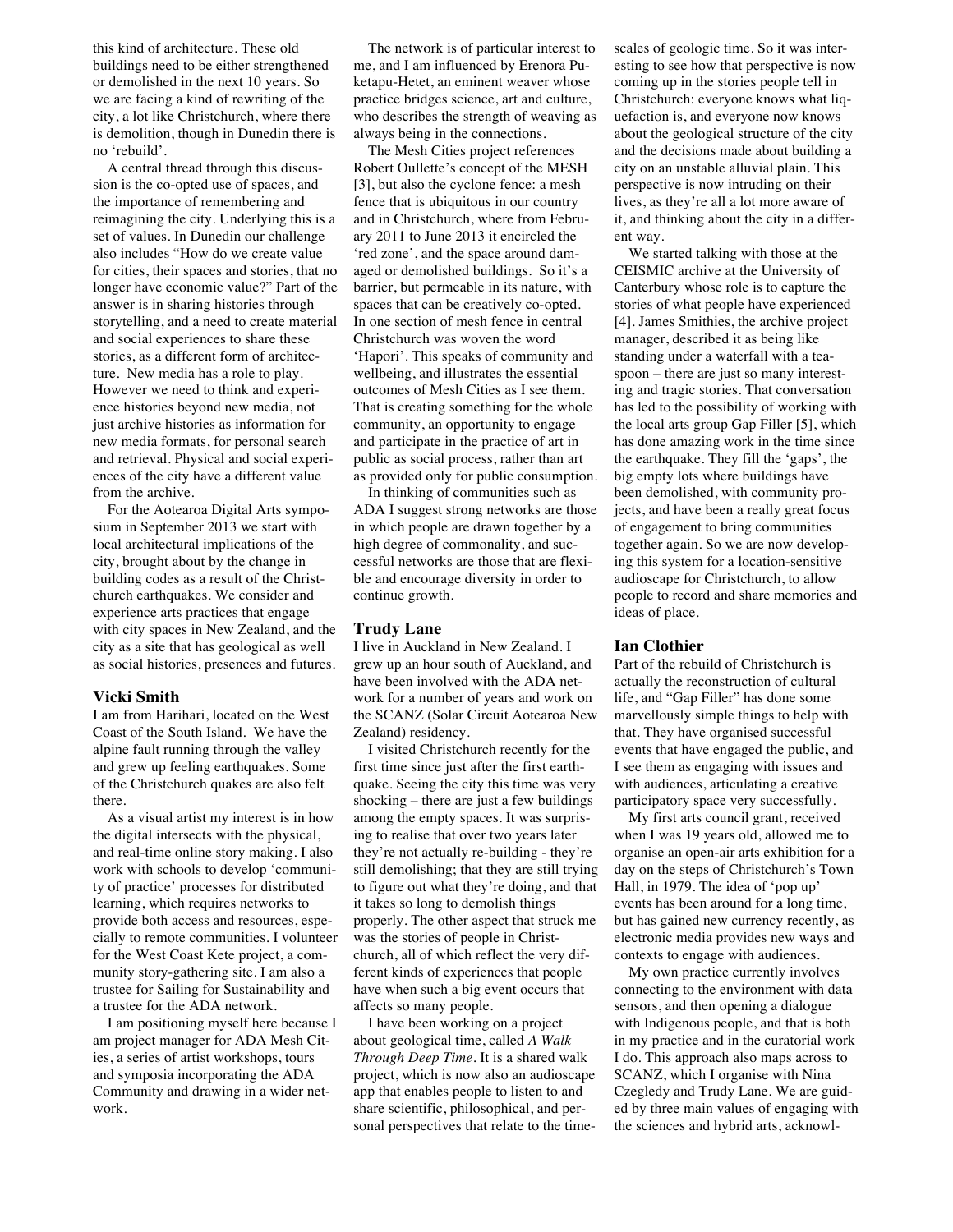edging the environmental crisis and engaging with Indigenous groups.

The next SCANZ event is coming up in January 2015, and is themed on water and peace. It is unusual in Western frameworks to combine a consideration of water with an ethic like peace. But this has come out of the work that we do with Indigenous groups, where those two things stand side by side. We will be spending the event's first weekend on a marae, and the works that get produced will be exhibited in public space. There is a river walkway that goes from the sea up into a botanical garden and this is the planned site for the works. We also intend having a walking symposium, along the same river, and this mirrors aspects of "Gap Filler" in terms of locating projects and activities in public space.

One of my projects involved putting data sensors in our local botanic garden. I recall talking to the park curator Chris Connolly, and us both commenting about works in public space being better for the audience, as there is no need to negotiate the cultural frameworks embedded in galleries. The public can just directly experience the work. So some of these "Gap Filler" themes involve wider discussions, which is a factor in their success.

## **Janine Randerson**

I am based in Auckland, and the project I discuss here in relation to what is happening in Christchurch concerns memory. I have been working with master's student Hannah Alleyene on thinking about how media art, or spatial propositions in her case, can act as mnemonic devices to retain memories of a place. A mnemonic device is a kind of memory aid that might be visual, might be audio, might be kinaesthetic in some way, and that serves to aid and stimulate memory retention.

I have been thinking about disaster and memory in response to an article, "Disaster, Memory and Culture: Distressing Attempts to Develop Disaster Culture in Turkey" by Ali Tolga Ozden, that is about the post-disaster situation in Turkey after the Van earthquake in October 2011 [6]. Ozden identifies a problem with short memory caused by shock and fear following a disaster that can result in erasing the impacts of the disaster itself from memory, but also memories of places as well.

In my discussions with people from Christchurch, they have talked about this very strange feeling of having buildings that at first were ruins, so that it was

possible to still identify with this building to some extent, and then a few days later having it completely gone, so that it is almost like losing some of your own mind, your mental synapses which help you to orientate yourself and situate yourself in the world.

That really resonated with me because of a project that Hannah and I are working on in Auckland, which is about the scheduled removal of the old Mangere Bridge, which is a physical scaffold between Onehunga, where I live, and the Mangere Bridge township. It is a pedestrian bridge that used to be for cars, but they now use a motorway nearby. The bridge has become a real community gathering point for fishing, talking, chatting, bike riding and hanging out, but it is about to be removed. There is a fear that its removal will also see this community meeting point disappear, and also all the memories of that place, memories of the Manukau Harbour that it spans over.

At the same time, the Auckland Council is also constructing an artificial beach, reclaiming land in the Manukau Harbour. This Harbour is still quite polluted because, for example, Fonterra is still discharging milk-processing effluent into it. In fact, there has never been a beach there, even before the harbour was polluted, there were only shellfish banks and that kind of thing. So there are odd transitions happening around this Onehunga Harbour area.

Hannah has been asking how can you actually retain memories of something that has disappeared, and I think the answer has a lot to do with the archival value of new media art. Wendy Hui Kyong Chun describes that as one of the defining features of digital media; its value as an archive, an ever-increasing archive in which things don't necessarily get lost or disappear (although inevitably they do). Chun calls this the 'always there-ness' of new media [7]. So perhaps by collecting these stories and creating different forms of archives we can generate mnemonic devices in these ways of remembering.

#### **Danny Butt**

"Waiariki" is a project by the Local Time collective for the 5th Auckland Triennial, 2013, curated by Hou Hanru. It has no obvious physical form. If you went to an event at one of the venues you would drink water sourced from a spring which runs underneath many of the Triennial venues. One of the questions it raises is, "What is the archive of information about this resource and how should that be circulated or not circulated?"

We realised that perhaps it was not our position to contribute that knowledge to institutional archives. What we wanted to do was to get people to find their own performative relationship to the water, perhaps talking to people who have knowledge rather than just picking up a brochure, or logging on and having it or feeling like they have it.

To me the project is quite influenced by the discourses of media art in a negative way. Many media art projects assert a certain autonomy over the process of archiving, and the archive is a question of democracy, and being able to contribute to archives is a positive thing. But with Waiariki, and perhaps Christchurch, if we think about the trauma of an event, an archive of memory is not always positive. These flows of information from archives about the event may not be always 'goods,' they may be 'bads' for particular people.

Derrida, Spivak and Stiegler talk about the pharmacological nature of archives, as medicine that is also poison [8]. You need them to make you better but they can also kill you in the wrong doses or if you have an allergic reaction. It is not always a good thing to remember; there is a certain protection in forgetting.

There seemed to be no real way to present both Māori and European/Pakeha perspectives on Waiariki at once in any easy archive. There is a tendency towards artworks wanting social mobilisation, but I think it is also worth recovering the avant-garde legacy that a negative space can help us think and to reflect upon.

## **Zita Joyce**

The intertwined issues of water and archives and memory provide a perfect ending point here. One of the things that is resonant about Waiariki is the surfacing of water, because one of the big problems in Christchurch is that the European settlers covered over all the water when they filled in the swamp and then built a city upon it, made of unreinforced masonry. So the city is full of water that is invisible and covered over, and there is a metaphor in that for the sort of things that come up, the things that are hidden within a city and released by the trauma of an event like the earthquake, and then the demolition of the city in its wake. There is genuine trauma arising from the loss of people, homes, jobs and